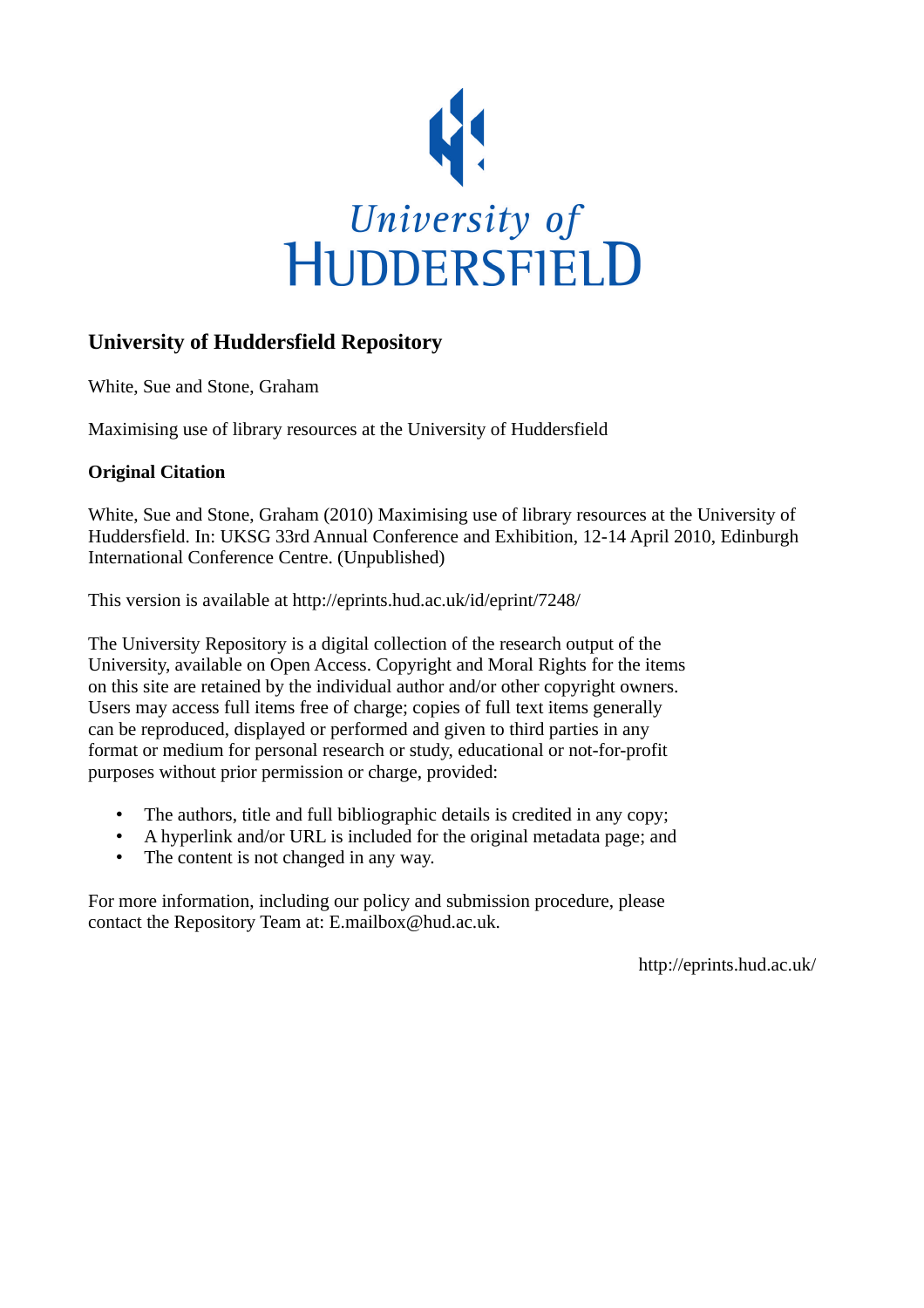# Conference 2010 and Exhibition

12 - 14 April 2010 Edinburgh International Conference Centre www.uksg.org

# UK<br>SC:

# PROGRAMME

SPONSORS Accucoms BMJ Group CrossRef EBSCO Information Services Elsevier Emerald Group Publishing Limited Ex Libris (UK) Ltd Gale | Cengage Learning IOP Publishing Nature Publishing Group Otto Harrassowitz Oxford University Press Professional Engineering Publishing ProQuest Publishing Technology RSC Publishing SAGE Springer Swets Taylor & Francis Group TFPL Intelligent Resources Thomson Reuters Turpin Distribution Services Ltd Wiley-Blackwell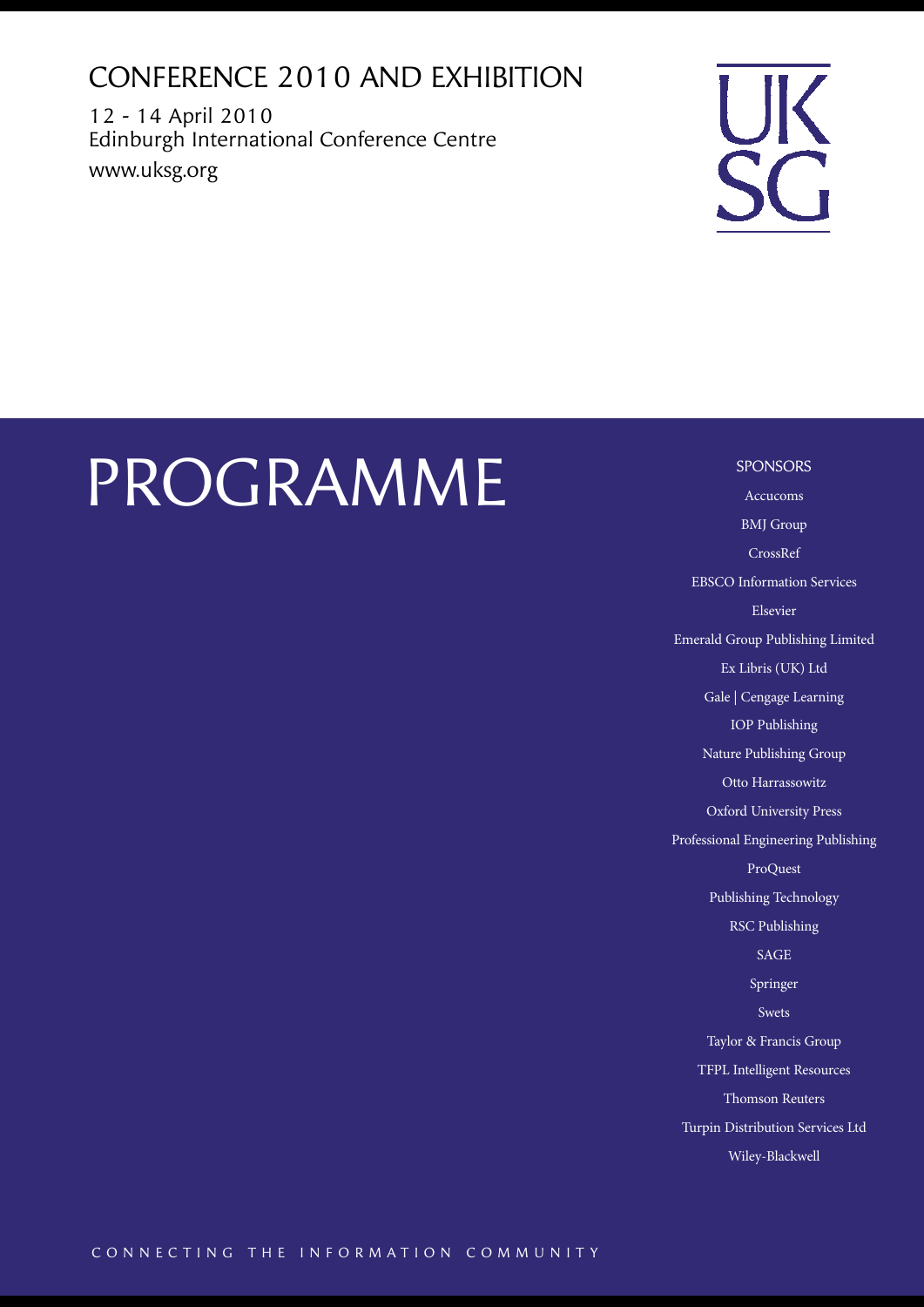# Monday 12 April

|                                                 | 08.00          | Registration, Strathblane Hall                                                                                        |  |
|-------------------------------------------------|----------------|-----------------------------------------------------------------------------------------------------------------------|--|
|                                                 | 09.00          | Refreshments and exhibition viewing, Cromdale Hall                                                                    |  |
| 10.30                                           |                | <b>Opening of the Conference, Pentland Auditorium</b><br>Tony Kidd, Chair, UKSG                                       |  |
|                                                 |                | <b>Greetings from NASIG</b><br>Rick Anderson, President, NASIG                                                        |  |
|                                                 |                | Presentation of 2010 John Merriman Joint NASIG/UKSG Award                                                             |  |
| <b>Plenary Session 1</b><br>Pentland Auditorium |                | The technology of information consumption<br>Chair: Tony Kidd<br>University of Glasgow                                |  |
|                                                 | 10.40          | Rearchitecting science: a vision for STM in the 21st century<br>Adam Bly<br>Seed Media Group                          |  |
|                                                 | 11.10          | <b>Technology and change</b><br><b>Richard Wallis</b><br><i>Talis</i>                                                 |  |
|                                                 | 11.40          | Computation, communication and the new era of knowledge<br>Conrad Wolfram<br>Wolfram Research                         |  |
|                                                 | 12.10          | Lunch, exhibition viewing and reception<br>for solo/first-time delegates, Cromdale Hall                               |  |
|                                                 | 13.30          | <b>Breakout sessions</b> (Group A)                                                                                    |  |
|                                                 | 14.30          | Refreshments and exhibition viewing, Cromdale Hall                                                                    |  |
| <b>Plenary Session 2</b><br>Pentland Auditorium |                | Economics of scholarly information<br>Chair: Hazel Woodward<br>Cranfield University                                   |  |
|                                                 | 15.00          | Librarians and the terrible fix: economics of the Big Deal<br>Ted Bergstrom<br>University of California Santa Barbara |  |
|                                                 | 15.30          | Reset – a publisher's response to the changing economy<br>Marybeth Manning<br><b>SPIE</b>                             |  |
|                                                 | 16.00          | University investments in the library: measuring the return<br>Carol Tenopir<br>University of Tennessee               |  |
|                                                 | 16.30 to 17.30 | <b>Exhibition viewing, Cromdale Hall</b>                                                                              |  |
|                                                 | 18.00 to 19.00 | Reception, Cromdale Hall                                                                                              |  |
|                                                 |                | Free evening – delegates can consult<br>http://www.uksg.org/event/conference10<br>for dining and networking ideas     |  |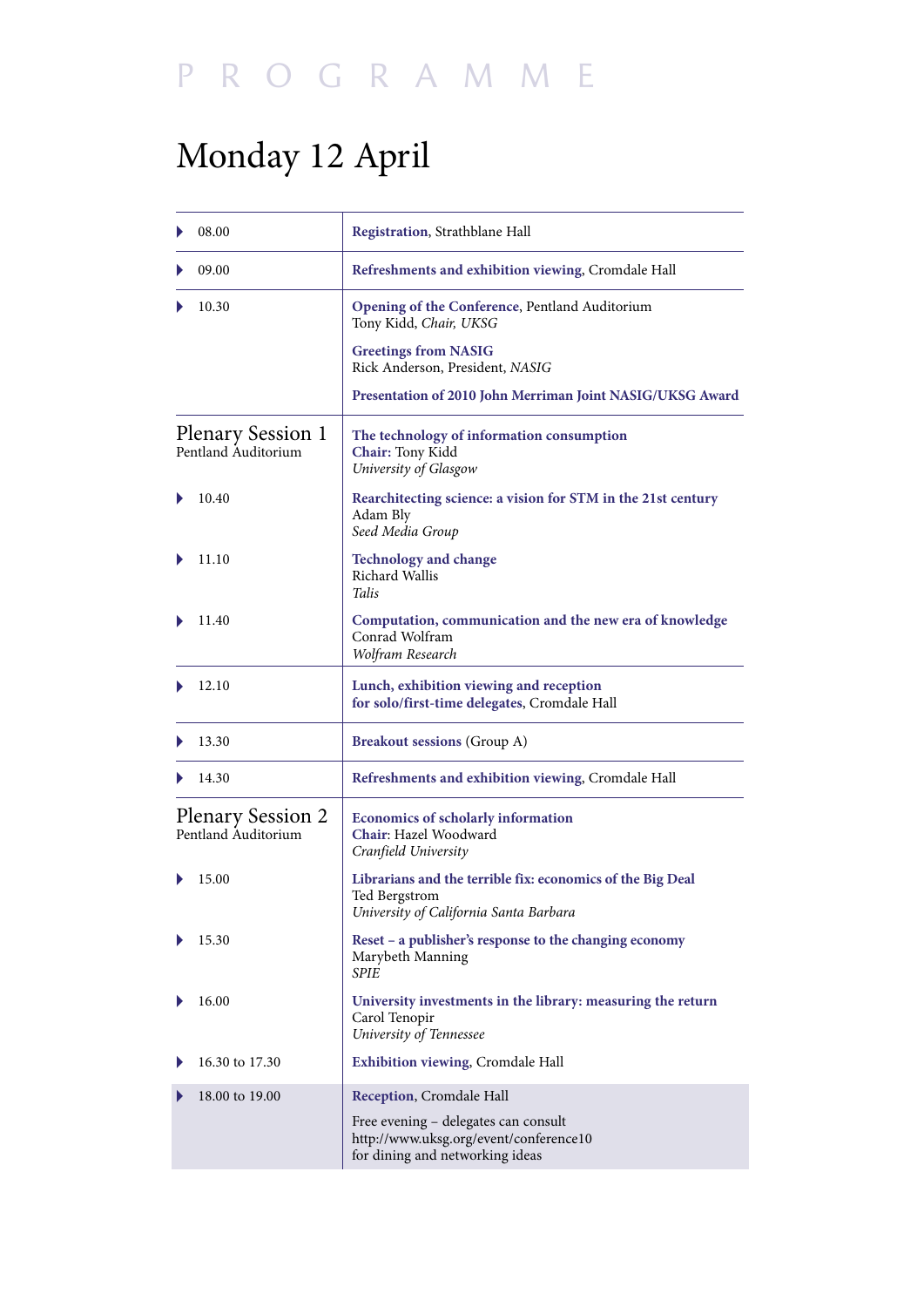# UK<br>SG

# Tuesday 13 April

| <b>Plenary Session 3</b><br>Pentland Auditorium      | <b>Rights and licensing</b><br>Chair: Ed Pentz<br>CrossRef                                                                              |  |
|------------------------------------------------------|-----------------------------------------------------------------------------------------------------------------------------------------|--|
| 09.00                                                | Who owns our work?<br>Dorothea Salo<br>University of Wisconsin                                                                          |  |
| 09.30                                                | New models for monographs - open books<br>Eelco Ferwerda<br>Amsterdam University Press/OAPEN                                            |  |
| 10.00                                                | Paved with gold: an institutional case study<br>on supporting open access publishing<br>Jill Russell<br>University of Birmingham        |  |
| 10.30                                                | <b>UKSG</b> - working for you<br>incorporating the UK Serials Association AGM                                                           |  |
| 11.00                                                | Refreshments and exhibition viewing, Cromdale Hall                                                                                      |  |
| 11.30                                                | <b>Breakout sessions (Group A)</b>                                                                                                      |  |
| 12.30<br>Lunch and exhibition viewing, Cromdale Hall |                                                                                                                                         |  |
| <b>Plenary Session 4</b><br>Pentland Auditorium      | <b>Researcher behaviour</b><br><b>Chair:</b> Charlie Rapple<br><b>TBI</b> Communications                                                |  |
| 13.45                                                | Network ecology and the knowledge economy:<br>why researchers need to get online and social<br><b>Tony Hirst</b><br>The Open University |  |
| 14.15                                                | Life scientists go online - collaboration,<br>communication and credit<br>Lucy Power<br>Oxford Internet Institute, University of Oxford |  |
| 14.45                                                | Refreshments and exhibition viewing, Cromdale Hall                                                                                      |  |
| 15.15                                                | <b>Breakout sessions (Group B)</b>                                                                                                      |  |
| 16.15 to 17.15                                       | Exhibition viewing, Cromdale Hall                                                                                                       |  |
|                                                      | Evening theme: Tartan<br>Venue: Dynamic Earth                                                                                           |  |
| 19.00                                                | Reception                                                                                                                               |  |
| 20.15                                                | <b>Conference dinner</b>                                                                                                                |  |
| 22.30                                                | Ceilidh                                                                                                                                 |  |
| 23.30 to 01.00                                       | Disco and bar                                                                                                                           |  |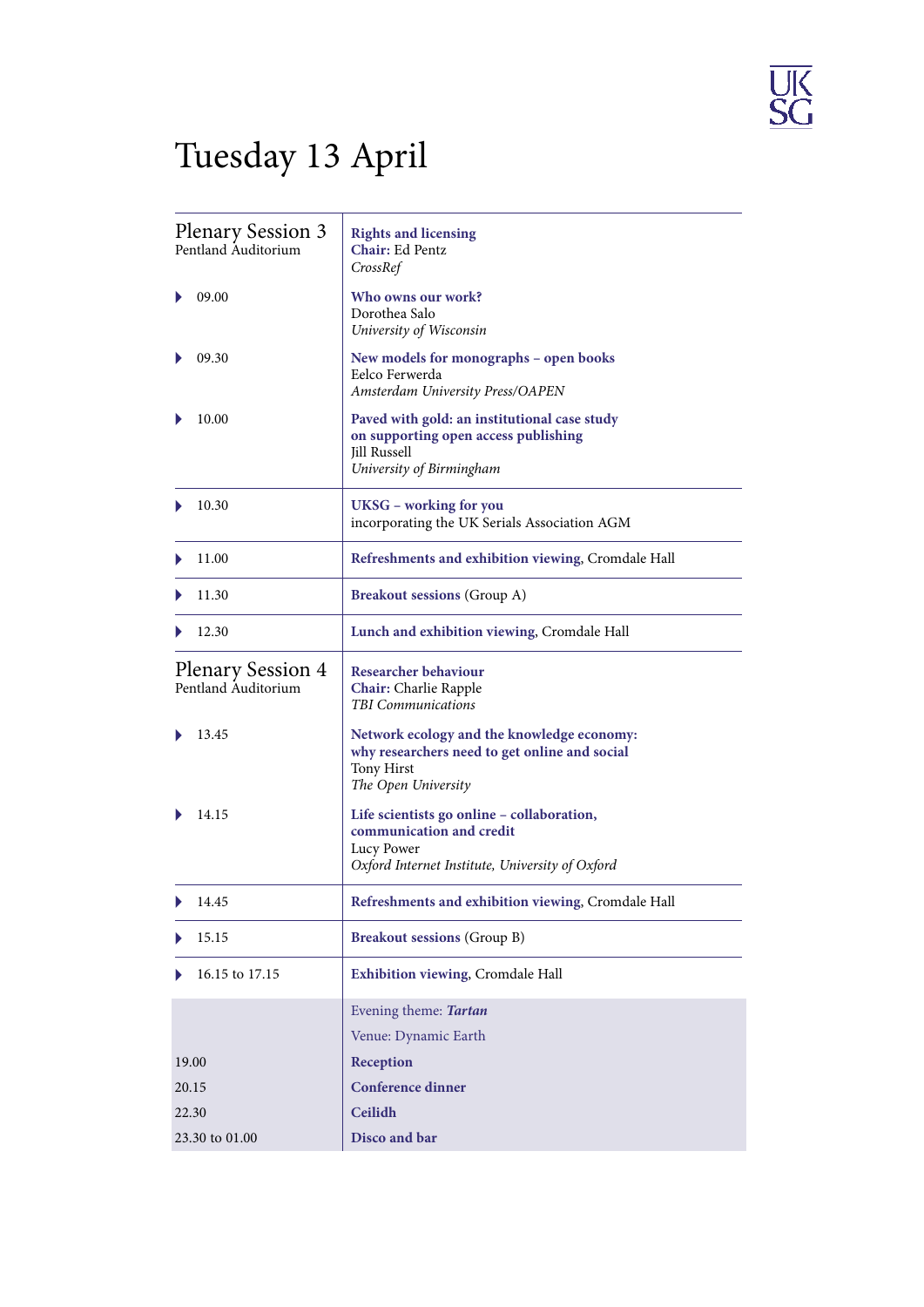# Wednesday 14 April

| <b>Plenary Session 5</b><br>Pentland Auditorium |       | Research quality assessment - controversies and challenges<br>Chair: Richard Gedye<br>Oxford University Press                                       |  |
|-------------------------------------------------|-------|-----------------------------------------------------------------------------------------------------------------------------------------------------|--|
| 09.00                                           |       | The raw and the cooked: bibliometrics and the flight<br>from judgment<br>Hugh Look<br>Rightscom Ltd                                                 |  |
|                                                 | 09.15 | <b>Research assessment in the humanities and the ERIH</b><br>project (European Reference Index for the Humanities)<br>Alain Peyraube<br><b>CNRS</b> |  |
|                                                 | 09.30 | PIRUS 2: developing a standard for individual<br>article usage statistics<br>Peter Shepherd<br><b>COUNTER</b>                                       |  |
|                                                 | 09.45 | Citation impact and research evaluation: current trends<br>James Pringle<br>Thomson Reuters                                                         |  |
|                                                 | 10.00 | <b>Question Time</b>                                                                                                                                |  |
|                                                 | 10.30 | Refreshments and exhibition viewing, Cromdale Hall                                                                                                  |  |
| 11.00 to 12.00                                  |       | <b>Breakout sessions</b> (Group B)                                                                                                                  |  |
| <b>Plenary Session 6</b><br>Pentland Auditorium |       | <b>The Light Programme</b><br>Chair: Incoming Chair, UKSG                                                                                           |  |
|                                                 | 12.15 | Stop making sense: human approaches to exploring information<br><b>Brendan Dawes</b><br>magneticNorth                                               |  |
|                                                 | 12.45 | <b>Improbable research and the Ig Nobel Prizes</b><br>Marc Abrahams<br>Annals of Improbable Research                                                |  |
| 13.15                                           |       | <b>Close of conference</b>                                                                                                                          |  |
|                                                 |       | Lunch, Strathblane Hall                                                                                                                             |  |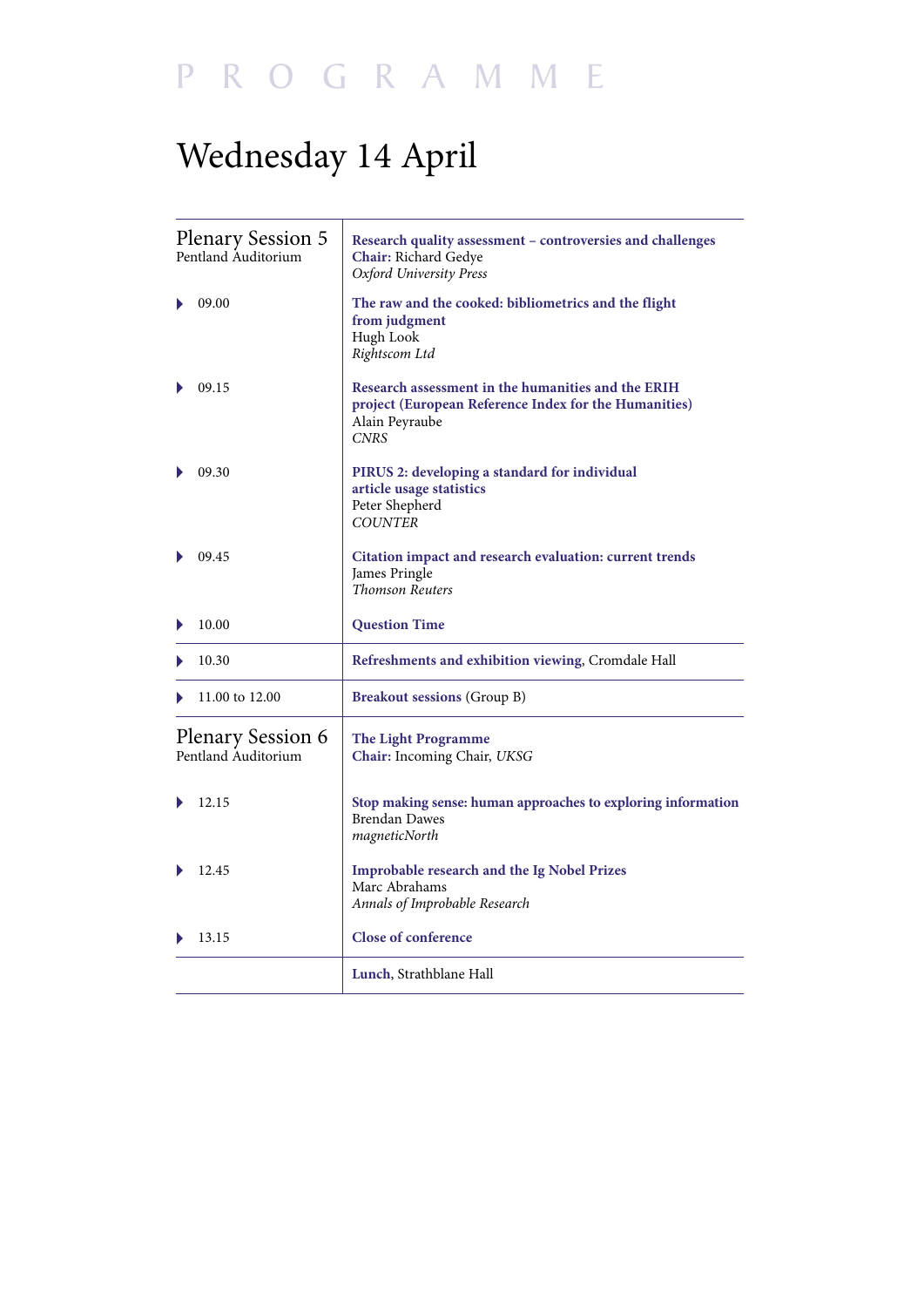# Breakout Sessions

There will be 28 breakout sessions from which to select, split into two groups.

**The Group A sessions will run concurrently on: Monday 12 April at 13.30 and Tuesday 13 April at 11.30** **The Group B sessions will run concurrently on: Tuesday 13 April at 15.15 and Wednesday 14 April at 11.00**

Delegates will be able to attend a different session for each of the four time slots, and are requested to make their selections from Groups A and B and indicate their preferences on the Delegate Booking Form.

There will be four 'Introductory Level' breakout sessions on offer which should appeal particularly to those fairly new to serials and e-resources. These sessions are marked  $\blacksquare$  .

# Breakout Sessions Group A

1. **Link resolvers and the KBART project** Sarah Pearson **IL** *University of Birmingham* 2. **Making e-books easy (or trying to!): establishing acquisitions procedures IL at the University of Surrey** Laura Smithson *University of Surrey* 3. **E-books for FE – a digital library for FE colleges** Anna Vernon *JISC Collections* This breakout session will provide a gentle introduction to link resolver technology and its importance to the supply chain in the context of improving linking to e-content. The session will also go on to cover the importance of link resolver knowledge bases and specifically the KBART project in increasing the effectiveness of OpenURL linking. The recommendations of the recently published KBART report will be detailed. There will be plenty of opportunity for questions and discussion. This session will offer a back-to-basics look at ordering e-books and the processes that need to be set up to ensure supply runs smoothly. How do we identify titles and navigate different purchasing models? How do we 'mark up' orders and submit them to the supplier? When do we download MARC records? What problems do we encounter and how do we troubleshoot them? How do we make reporting and statistics work for us? How do we go about integrating e-books with book acquisitions workflows? This will be a chance to hear about the issues we have tried to tackle at Surrey and for participants to discuss how this compares with their own approaches. The Learning Skills Council/JISC-funded e-books for FE project provides every Further Education college in the UK with access to 3000 e-books. As a result FE students have access to a digital library 24 hours a day, seven days a week under unlimited, simultaneous user access, meaning that,

unlike the print world, a book will never be out of stock. E-books provide an ideal opportunity to extend the variety of places where your students can learn, but in order to secure your students' attention they need to be signposted and promoted effectively. Anna Vernon will share the results of HE Observatory Project and share tools and examples of library promotion.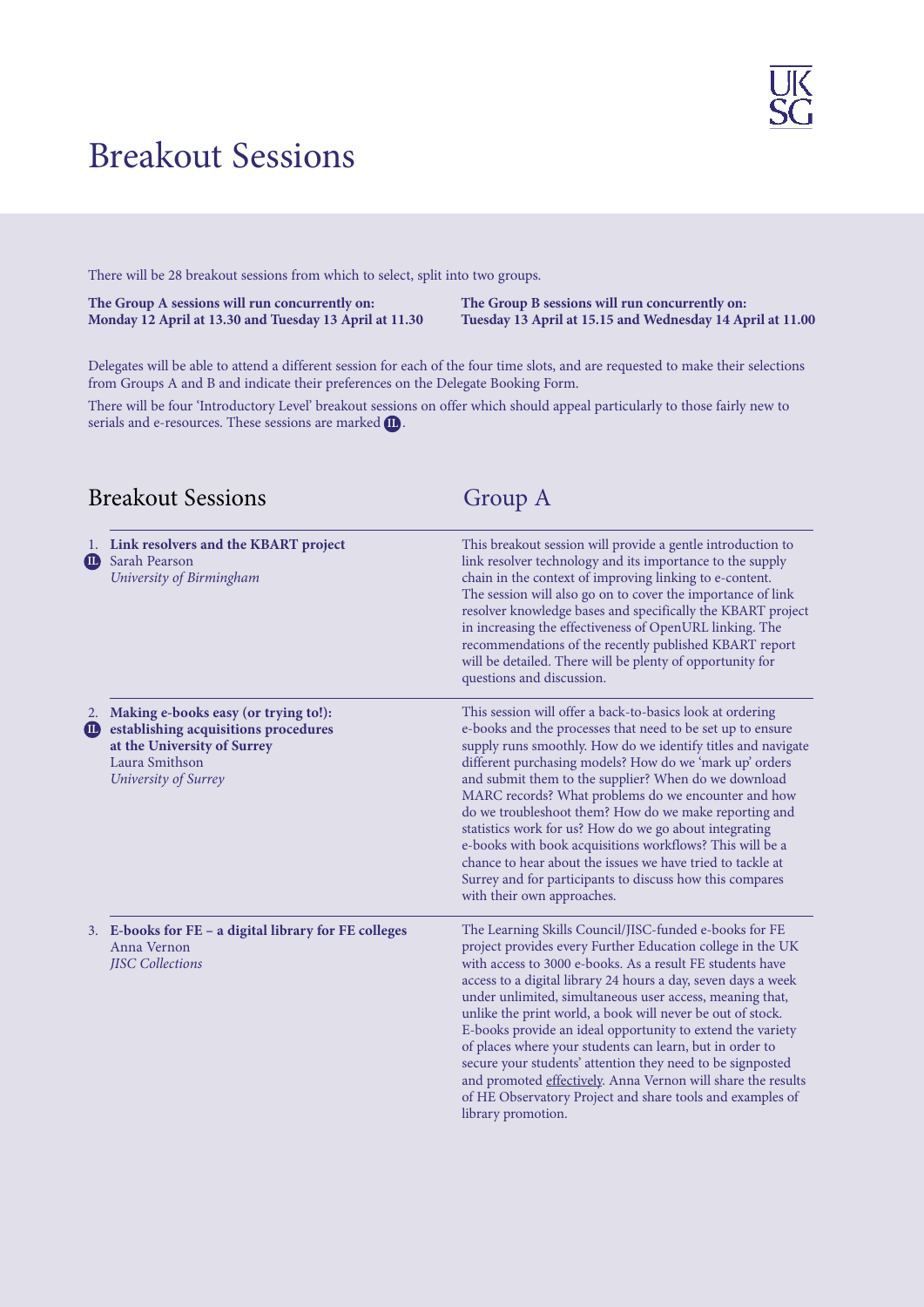# Breakout Sessions Group A

| 4. Communicating licensing terms -<br>breaking the implementation impasse<br>Mark Bide<br><b>EDItEUR</b>                                  | The requirement for libraries to manage licence data in a<br>more organised way was recognised by the Digital Library<br>Federation in the report from its Electronic Resource<br>Management Initiative (ERMI). EDItEUR extended this<br>theme by developing ONIX-PL - an XML format for the<br>communication of licences from publishers to libraries.<br>The JISC RELI project has demonstrated how this format<br>can be used to provide clear and simple advice on usage to<br>library users at the point of use. Those who have seen RELI<br>recognise the potential value that ONIX-PL can unlock. The<br>requirement is established, and the first part of the solution<br>has been developed; however, moving to implementation is<br>proving to be a slow and frustrating process. This workshop<br>will present the benefits of ONIX-PL, explore the barriers to<br>implementation and identify how these can best be removed. |
|-------------------------------------------------------------------------------------------------------------------------------------------|------------------------------------------------------------------------------------------------------------------------------------------------------------------------------------------------------------------------------------------------------------------------------------------------------------------------------------------------------------------------------------------------------------------------------------------------------------------------------------------------------------------------------------------------------------------------------------------------------------------------------------------------------------------------------------------------------------------------------------------------------------------------------------------------------------------------------------------------------------------------------------------------------------------------------------------|
| 5. Working with subscription agents -<br>2010 and beyond<br><b>Claire Grace</b><br><b>Beverley Delaney</b><br>The Open University         | The presenters would like to invite attendees from libraries,<br>subscription agents and publishers to participate in a<br>discussion that will explore the issues, expectations and<br>opportunities facing everyone in the supply of scholarly<br>information in an increasingly digital world. What are the key<br>messages that we need each other to hear? How do we see<br>our working relationships developing in the next five years?<br>Challenges? Threats? Opportunities ? You decide!                                                                                                                                                                                                                                                                                                                                                                                                                                        |
| 6. Article-level metrics at the Public Library<br>of Science (PLoS)<br>Peter Binfield<br>The Public Library of Science                    | In an effort to measure the worth of an article (as opposed<br>to the journal in which that article is published), the Public<br>Library of Science is currently providing a range of 'article-<br>level metrics' on every published article. At present, the<br>metrics being tracked include scholarly citations, online usage,<br>ratings, comments, social bookmarks, and blog coverage.<br>This session will present the reasoning behind this<br>programme, detail the ways in which it has been implemented<br>and received, and present plans for future developments.                                                                                                                                                                                                                                                                                                                                                           |
| 7. Society journal publishing in the 21st century<br>Ian Russell<br>Association of Learned and Professional<br>Society Publishers (ALPSP) | Society publishing has a history dating back more than 350<br>years. Collectively, society publishers account for a significant<br>proportion of the world's journals, but individually most are<br>small with 90% publishing only one journal. The resulting<br>landscape - featuring a 'long tail' of small players - brings<br>richness and diversity to the marketplace but also introduces<br>complexity and cost into the supply chain. In an environment of<br>'big deals' and open access, this workshop will examine whether<br>societies have a future role to play in scholarly publishing.                                                                                                                                                                                                                                                                                                                                   |
| 8. Threats and opportunities from the semantic web<br><b>Richard Padley</b><br>Semantico                                                  | What part will publishers play in a pure semantic web world,<br>where facts are wholly unbundled, folded and twisted into new<br>forms by autonomous software agents? Can the information<br>economy embrace the vision of free open fact-based<br>computing, where web 'sites' are as anachronistic as LP records<br>or printed journals? This talk will examine the current state of<br>publisher platforms and datasources, with an examination of<br>the value added by publishers in the online publishing process.<br>We will examine how the paper publishing conceptual model<br>limits utility for end users, and see how linked open data will<br>revolutionise scientific publishing.                                                                                                                                                                                                                                         |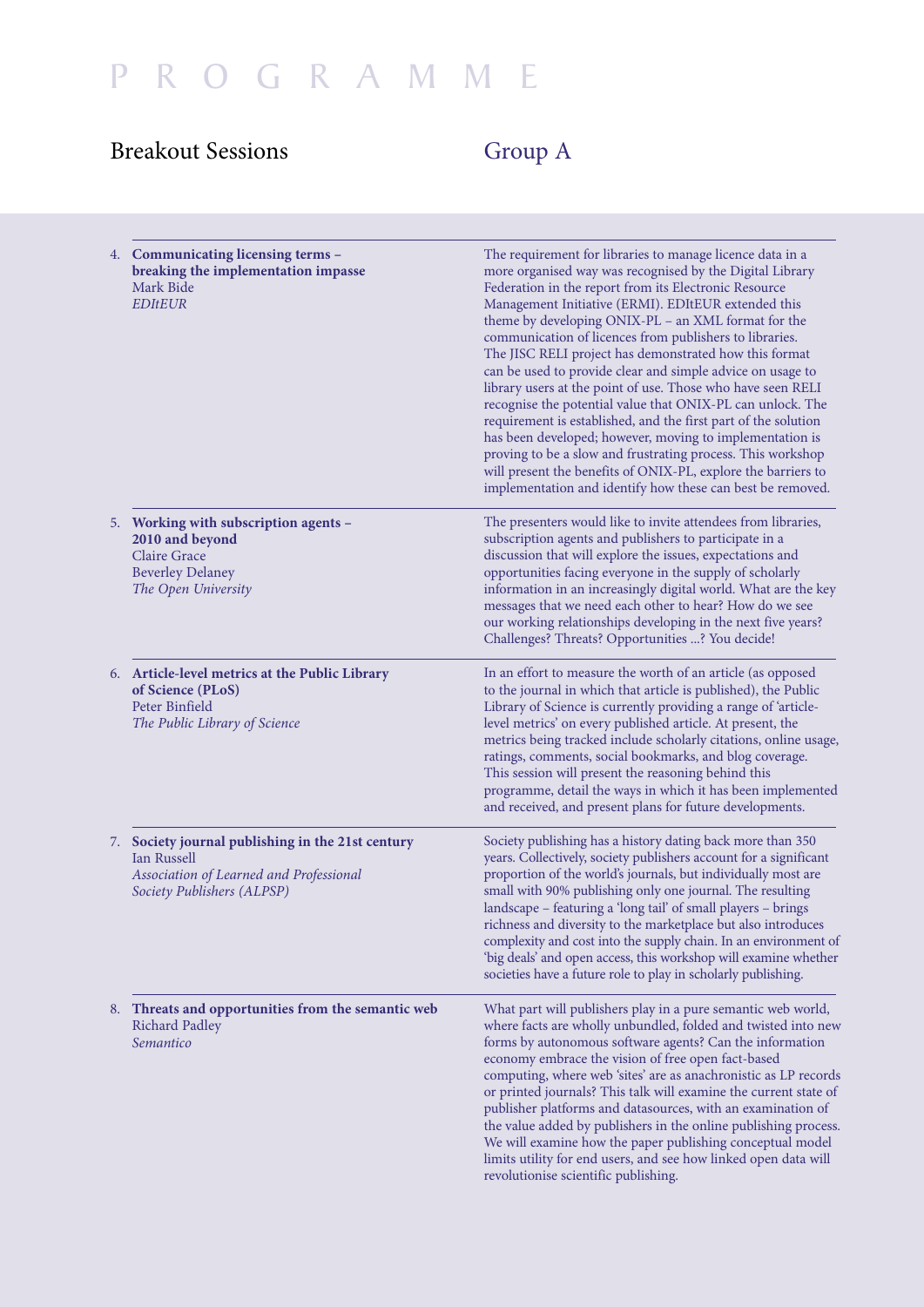# Breakout Sessions Group A

UK<br>SG

| 9. Is the party really over now?:<br>perceptions of the Big Deal one year on<br>Jill Taylor-Roe<br>Newcastle University                               | The year 2009 was memorable. The economic downturn<br>and weakness of the pound against the euro and dollar<br>caused major financial problems for UK academic libraries<br>and, as we struggled to make ends meet, we began to cast<br>a more critical eye over our journal big deals. Survey data<br>suggested that, whilst libraries were making budget savings<br>wherever they could, big deals were not yet a major target.<br>However, looking ahead to 2010, a significant proportion<br>of libraries thought that if big deals remained as currently<br>configured, they would have to be vulnerable as budget cuts<br>continued to bite. This breakout session will explore to what<br>degree librarians' predictions have been fulfilled and will<br>also consider how publishers have responded to the changed<br>financial climate. |
|-------------------------------------------------------------------------------------------------------------------------------------------------------|--------------------------------------------------------------------------------------------------------------------------------------------------------------------------------------------------------------------------------------------------------------------------------------------------------------------------------------------------------------------------------------------------------------------------------------------------------------------------------------------------------------------------------------------------------------------------------------------------------------------------------------------------------------------------------------------------------------------------------------------------------------------------------------------------------------------------------------------------|
| 10. The JISC Usage Statistics Portal<br>Ross MacIntyre<br>The University of Manchester                                                                | This session will describe the prototype JISC Usage Statistics<br>Portal, designed to assist and support libraries in the analysis<br>of NESLi2 usage statistics. It has been developed taking in<br>usage data (COUNTER JR1 and JR1A reports) from five<br>libraries in respect of three NESLi2 publisher deals. A simple<br>database and data processing code have been developed to<br>verify and load the usage data files obtained via institutions.<br>A number of reports have been developed, presented in<br>'dashboard' style user interface. It has demonstrated that the<br>portal can provide a basic 'one-stop shop' where libraries<br>can go to view and download their own usage reports from<br>NESLi2 publishers, but one with significant scope for further<br>enhancement.                                                  |
| 11. Librarians' attitudes to digital preservation -<br>what does our survey reveal?<br>Presenter to be confirmed                                      | Oxford University Press are conducting some research into<br>digital preservation - the preservation of electronic scholarly<br>literature with the specific goal of ensuring materials remain<br>accessible to future scholars, researchers and students. In<br>particular we would like to find out what digital preservation<br>means to librarians, who they feel are responsible, and what<br>steps they currently take to ensure digital preservation. This<br>breakout session discusses the results of this survey.                                                                                                                                                                                                                                                                                                                      |
| 12. Maximising use of library resources at the<br><b>University of Huddersfield</b><br>Sue White<br><b>Graham Stone</b><br>University of Huddersfield | Analysis of library usage data has become increasingly<br>important in recent years but how do we count and account<br>for our non-users? This session will look at how, through<br>the analysis of e-resource usage, book loans and gate entry<br>figures, the University of Huddersfield has identified groups<br>exhibiting low/non-usage behaviour. The results have then<br>been linked to student attainment. The session will then look<br>at particular case studies and will discuss the actions put in<br>place to encourage higher usage and the lessons to be learned.<br>It is hoped that this session will be of use to both libraries and<br>information vendors.                                                                                                                                                                 |
| 13. A library for the 21st century -<br>is e-only finally a possibility?<br>Monica Crump<br>Neil O'Brien<br><b>NUI Galway</b>                         | At NUI Galway a decision has been taken to move as much as<br>possible to e-only journal subscriptions. Any journals that are<br>available as e-only and where the publishers have guaranteed<br>perpetual post-cancellation access to subscribed years will be<br>switching to e-only from January 2010. This breakout session<br>presents the strategic rationale behind this move, the steps<br>undertaken to identify which journal subscriptions could be<br>moved to e-only, the process involved in the changeover, and<br>the success rate of our efforts to go e-only.                                                                                                                                                                                                                                                                  |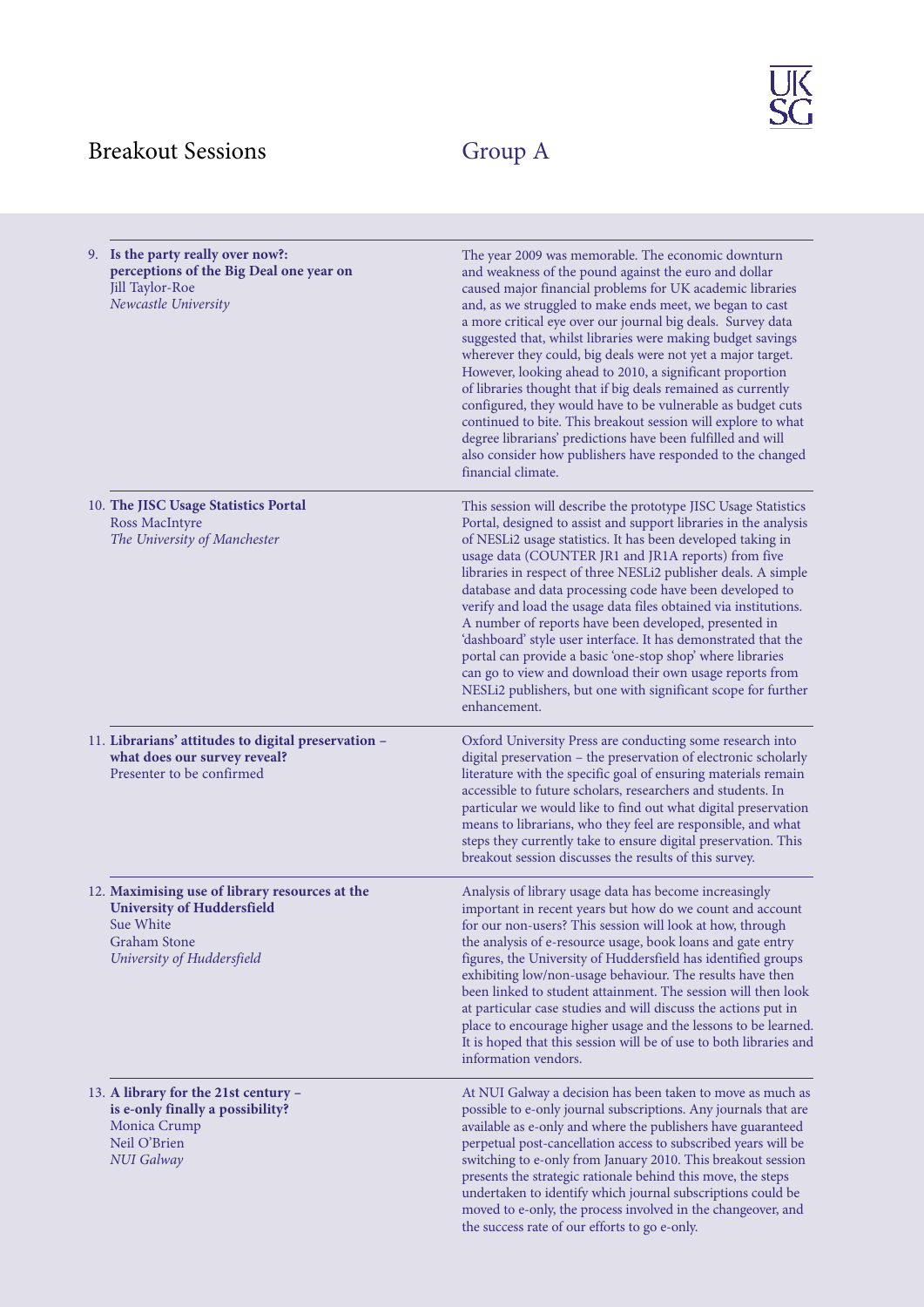# Breakout Sessions Group A

14. **Telling Tales: a guided tour of the JISC Digitisation Programme** Ben Showers *JISC (Joint Information Systems Committee)* 14 November 1807: an Edinburgh newssheet tells the tale of a young woman, Jean Alexander, one of two women found murdered in a small west Scottish town. The story moves from the Scottish capital down to London. This "deed of darkness" is then reported five days later in the London Morning Chronicle. The Chronicle narrates the story with gruesome details of the murder: the cord used to strangle the women, the amount stolen, and the suspected perpetrators.

Digitised collections from the JISC Digitisation Programme allow these two stories to be brought together and connections to be made where they did not exist before. In this presentation stories that centre on Edinburgh have been chosen from multiple online digitised collections, from images, sound, newspapers and video. 'Telling Tales' helps show the connections that can be forged between digital online collections, and how building a critical mass of authoritative online content is making it possible for researchers, teachers and all of us to sustain arguments, elaborate critiques, and tell our own stories.

## Breakout Sessions Group B

| 15. A beginner's guide to authentication<br><b>ID</b> Simon Inger<br>Simon Inger Consulting Ltd                                                                   | This is a beginner's level session on authentication for<br>e-resources. It will discuss the evolution of authentication<br>from passwords to local authentication methods, examine<br>some of the more common pitfalls and failures of each<br>method, and will touch on why available authentication<br>methods may be incompatible with publishers' licence<br>terms. Delegates are invited to come armed with anonymised<br>examples of authentication problems they face, or to<br>submit them in advance to the session leader at<br>www.sic.ox14.com/uksg2010.htm.                                                                                                           |
|-------------------------------------------------------------------------------------------------------------------------------------------------------------------|-------------------------------------------------------------------------------------------------------------------------------------------------------------------------------------------------------------------------------------------------------------------------------------------------------------------------------------------------------------------------------------------------------------------------------------------------------------------------------------------------------------------------------------------------------------------------------------------------------------------------------------------------------------------------------------|
| 16. "Just in case" vs. "Just in time":<br><b>ID</b> e-book purchasing models<br><b>Steve Sharp</b><br>University of Leeds<br>Sarah Thompson<br>University of York | This session will look at the advantages and disadvantages<br>of routine title-by-title purchasing of e-books "just in case",<br>explore the emerging user-driven "just in time" model, and<br>assess the value of large publisher and aggregator e-book<br>packages in comparison to individual purchases. How do<br>libraries manage each type of purchasing model and decide<br>between them? Using case studies taken from the universities<br>of Leeds and York, and drawing on the experience of some<br>libraries in the United States and Europe, the presenters will<br>demonstrate the range of purchasing options available to<br>libraries and explore emerging trends. |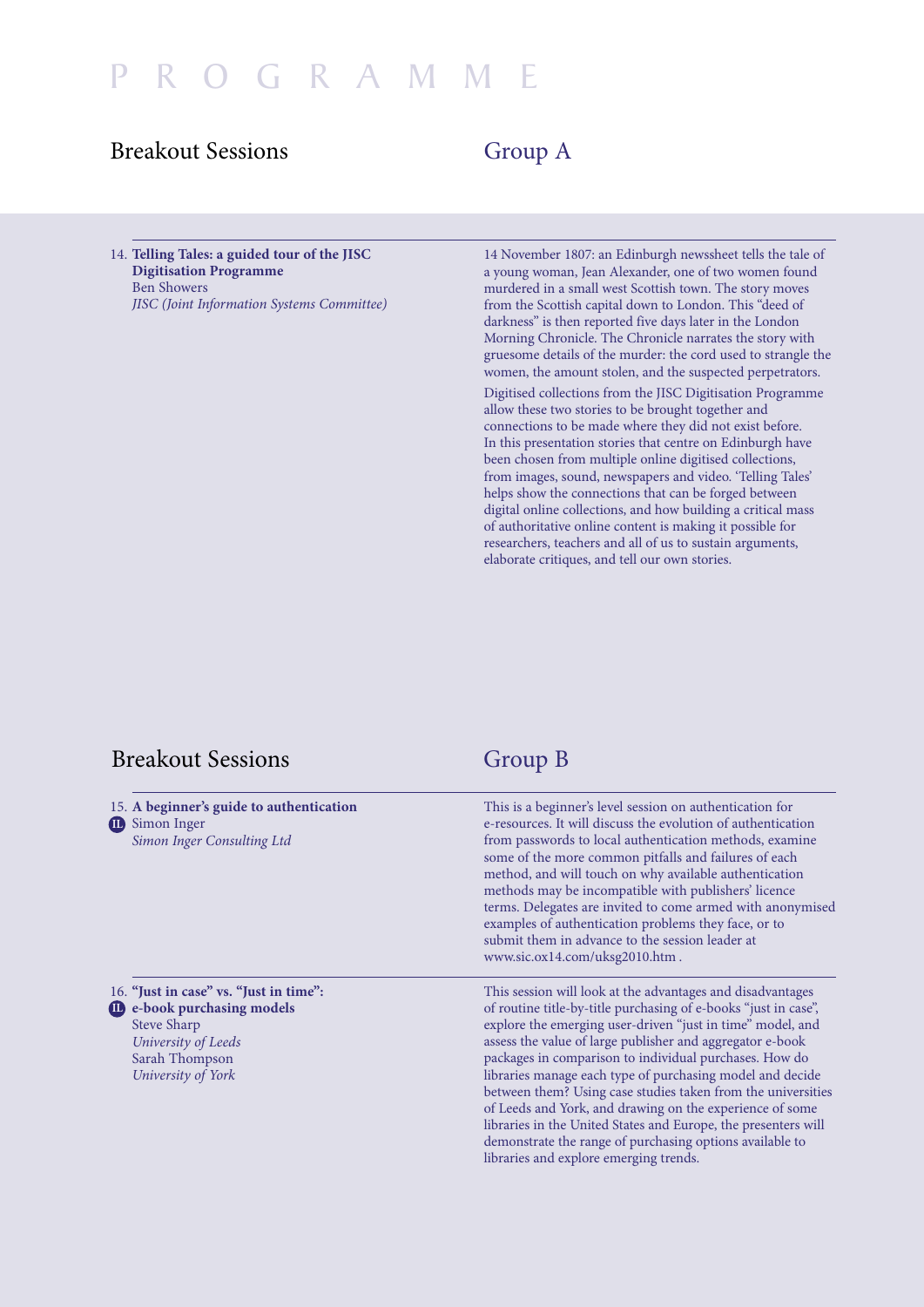# Breakout Sessions Group B

UK<br>SG

| 17. SHEDL - the Scottish Higher Education<br><b>Digital Library</b><br>Liz Stevenson<br>The University of Edinburgh<br>Tony Kidd<br>University of Glasgow                                      | The SHEDL concept is something new for the UK library<br>community. From 2009 all higher education institutions in<br>Scotland have access to the current journal content of initially<br>three publishers, the American Chemical Society, Cambridge<br>University Press, and Springer. With the strong negotiating<br>support and involvement of JISC Collections, SCURL (the<br>Scottish Confederation of University and Research Libraries)<br>plans to extend this concept further. This session will explore<br>the implications for research and teaching in Scotland, and<br>for library funding within Scotland and potentially elsewhere<br>in the UK; and consider the opportunities for both publishers<br>and user communities offered by this type of universal access.                                                                                                                                                                                                                                                                                                                                                                                                                                                                                                                                                                                                                                                 |
|------------------------------------------------------------------------------------------------------------------------------------------------------------------------------------------------|--------------------------------------------------------------------------------------------------------------------------------------------------------------------------------------------------------------------------------------------------------------------------------------------------------------------------------------------------------------------------------------------------------------------------------------------------------------------------------------------------------------------------------------------------------------------------------------------------------------------------------------------------------------------------------------------------------------------------------------------------------------------------------------------------------------------------------------------------------------------------------------------------------------------------------------------------------------------------------------------------------------------------------------------------------------------------------------------------------------------------------------------------------------------------------------------------------------------------------------------------------------------------------------------------------------------------------------------------------------------------------------------------------------------------------------|
| 18. Collaborative e-journals project in the<br><b>NHS East of England</b><br>Lyn Edmonds<br>Papworth Hospital NHS Foundation Trust<br>Carolyn Alderson<br><b>JISC</b> Collections              | The East of England Health Libraries consortium has been<br>involved in a collaborative e-journals project which began in<br>late 2006 when NHS library managers looked for a different<br>approach to purchasing journals for 28 separate libraries,<br>along with balancing decisions with NHS England's National<br>Library for Health. The workshop will review the original<br>aims and objectives of the project, the difficulties involved<br>and how they were overcome, the role of Content Complete<br>Ltd as negotiator for the group and the outcomes by 2009.                                                                                                                                                                                                                                                                                                                                                                                                                                                                                                                                                                                                                                                                                                                                                                                                                                                           |
| 19. Anti-acquisitions librarians in the era<br>of economic downsizing<br>Dana Walker<br>University of Georgia Libraries<br><b>Jill Emery</b><br>The University of Texas Libraries              | Faced with continuing and expected budget shortfalls,<br>Acquisitions Librarians from the University of Texas and<br>the University of Georgia Libraries developed online tools<br>to manage journal cancellations and devised new methods<br>to select and acquire monograph collections. Suffering<br>significant materials budget reductions beginning in<br>2008, the University of Georgia Libraries found that data<br>for journal usage and cost information was spread across<br>multiple systems. To compile subscription information,<br>publisher package data, usage statistics, aggregator availability<br>and citation data we developed an online interface. Subject<br>selectors now have immediate access to comprehensive,<br>integrated costs and usage data to make informed<br>cancellation decisions. The University of Texas Libraries<br>have begun to explore the use of patron-driven print and<br>electronic book purchasing and pay-per-view article delivery<br>to cut selection and purchasing costs. When patron-driven<br>selection is combined with the outsourcing of end-processing<br>(cataloguing, labelling, etc.) for library materials, the process<br>staffing becomes focused in the acquisitions department.<br>Ways of training staff for these new ventures will be discussed<br>along with proposals for making the shift to patron-driven<br>acquisitions and patron-ready resources. |
| 20. Peaceful coexistence? Library-delivered<br>e-textbooks and traditional student purchases:<br>preliminary findings from a JISC Collections study<br>Paul Harwood<br><b>IISC</b> Collections | Following on from the well publicised national e-books<br>observatory project, JISC Collections commissioned some<br>further work in this field relating to business models for<br>e-textbooks delivered by university libraries. A general<br>'landscape' report on e-textbooks was produced by Content<br>Complete Ltd and OnlyConnect Consultancy in April 2009 and<br>it can be found at: http://www.jiscebooksproject.org/wp-content/<br>e-textbook-phase-1-report-public-version16-4-09.pdf. This was<br>followed by the commencement of a series of trials in September<br>2009 involving eight textbook publishers and ten higher<br>education institutions. This briefing session will report on the<br>work leading up to the commencement of the trials and on the                                                                                                                                                                                                                                                                                                                                                                                                                                                                                                                                                                                                                                                        |

findings based on the first six months of activity.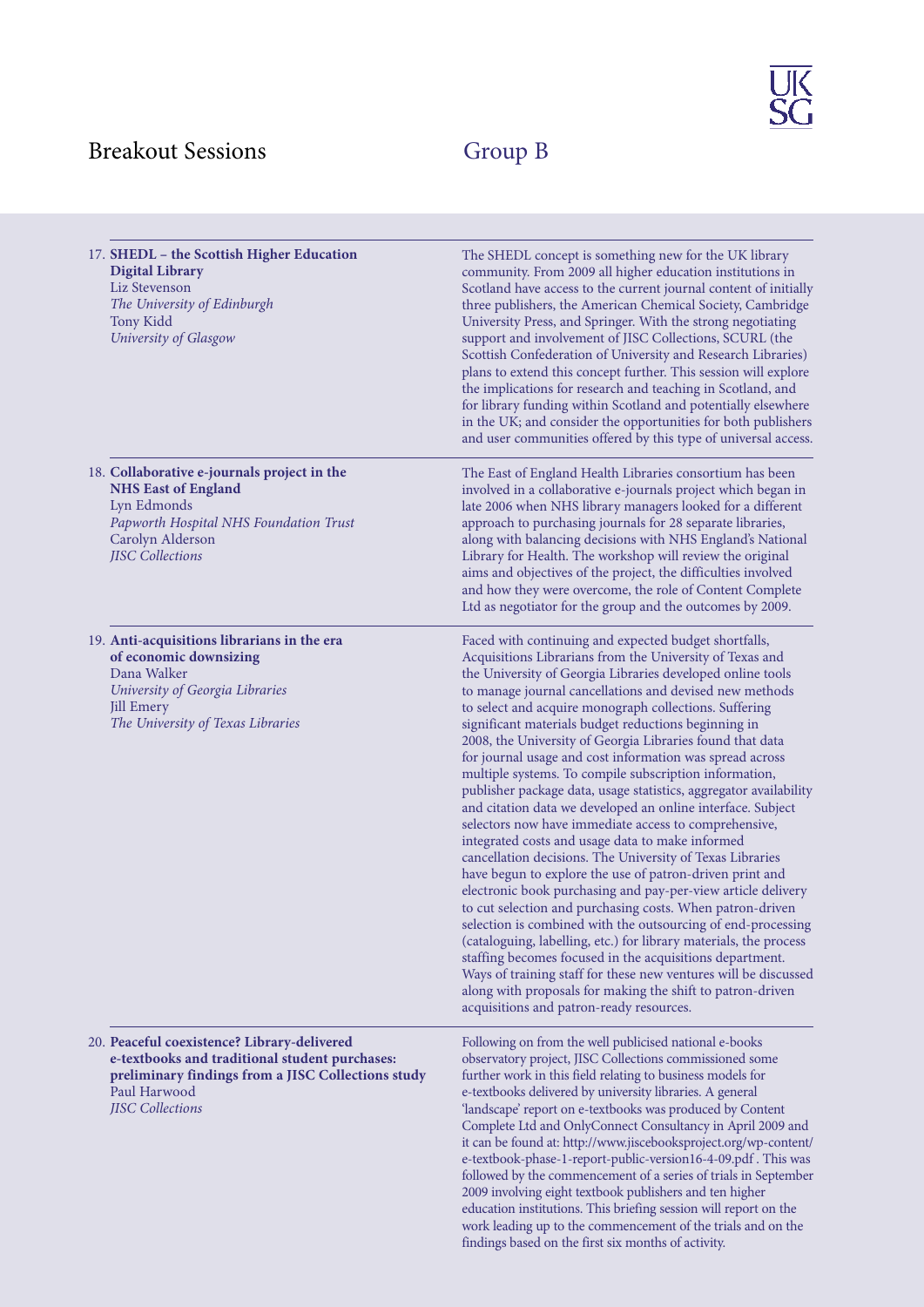# Breakout Sessions Group B

|      | 21. Economics of information supply -<br>is free information good enough?<br>Tom Roper<br>South Thames College | Library and learning resource centres in further education<br>colleges have, of necessity, made great use of free online<br>material, especially JISC-funded resources. How do librarians<br>add value to these resources? How sustainable is this in a time<br>of public sector spending restraint? What other strategies<br>might FE colleges use to make more content available to<br>teachers and learners? And what lessons can other sectors<br>draw from the FE experience? These and other questions will<br>be tackled in this workshop, with opportunities for delegates<br>to contribute their own experience of using and evaluating<br>free resources.                                                                                                                                                                                                                                                                                                                                  |
|------|----------------------------------------------------------------------------------------------------------------|------------------------------------------------------------------------------------------------------------------------------------------------------------------------------------------------------------------------------------------------------------------------------------------------------------------------------------------------------------------------------------------------------------------------------------------------------------------------------------------------------------------------------------------------------------------------------------------------------------------------------------------------------------------------------------------------------------------------------------------------------------------------------------------------------------------------------------------------------------------------------------------------------------------------------------------------------------------------------------------------------|
|      | 22. E-book readers in a mobile-friendly library<br>Alison Brock<br>The Open University                         | This session will discuss a joint Open University and<br>Cranfield University project to investigate the potential<br>impact of e-book readers within academic libraries. It has<br>been clear for some time that the way users are interacting<br>with content is quickly evolving towards a mobile world,<br>with new technologies such as the Sony Reader and the<br>iPod Touch presenting new opportunities for hosting library<br>content. This project provided several students with these<br>technologies to ascertain how their experiences altered their<br>view of using information in this way.                                                                                                                                                                                                                                                                                                                                                                                         |
| CABI | 23. I heard it on the grapevine: social bookmarking<br>tools, trends, uses and implications<br>David Smith     | This workshop will take a tour around the latest<br>developments in social bookmarking, including tools aimed<br>squarely at scholars (such as Zotero and Connotea) and tools<br>that scholars might choose to use (Delicious, Google Wave,<br>even Twitter!). We will look at how companies are using<br>the data from them in interesting ways, and what the future<br>might hold as the tools develop further and we move into<br>what Forrester calls 'The Era of the Social Web'.                                                                                                                                                                                                                                                                                                                                                                                                                                                                                                               |
|      | 24. Real challenges in a virtual world<br>Presenter to be confirmed                                            | Following the success of the student-led breakout session<br>at the 2009 conference, UKSG has repeated its invitation<br>for papers from interested undergraduate, postgraduate<br>and research students on UK/Irish Library and Publishing<br>courses. The winning entrant will have the opportunity to<br>give an original and personal 'warts-and-all' perspective on<br>the challenges of information provision in the virtual world.<br>What happens when you go online? Where do you go online<br>to get the information that you need? Do you tweet or blog<br>to find that essential fact? Are you pleased to see a Librarian<br>avatar in Second Life? How do you judge the quality of the<br>information you come across? What hinders your activities<br>in the virtual world? Are webinars and podcasts a useful way<br>to learn? Do you consider social networks to be a legitimate<br>source of information for study? What are the best things<br>online and what are your pet hates? |
|      | 25. The Linking ISSN: new data for new functions<br>Françoise Pellé<br><b>ISSN</b> International Centre        | The Linking ISSN (ISSN-L) was defined in the framework of<br>the revision of the ISSN ISO standard and implemented for<br>the first time in 2008. What is ISSN-L? Why was it defined?<br>Which needs and which functions does it serve? Which<br>benefits can be drawn from its use? These are a few questions<br>that will be addressed during the session, which will be a<br>presentation followed by questions and answers.                                                                                                                                                                                                                                                                                                                                                                                                                                                                                                                                                                      |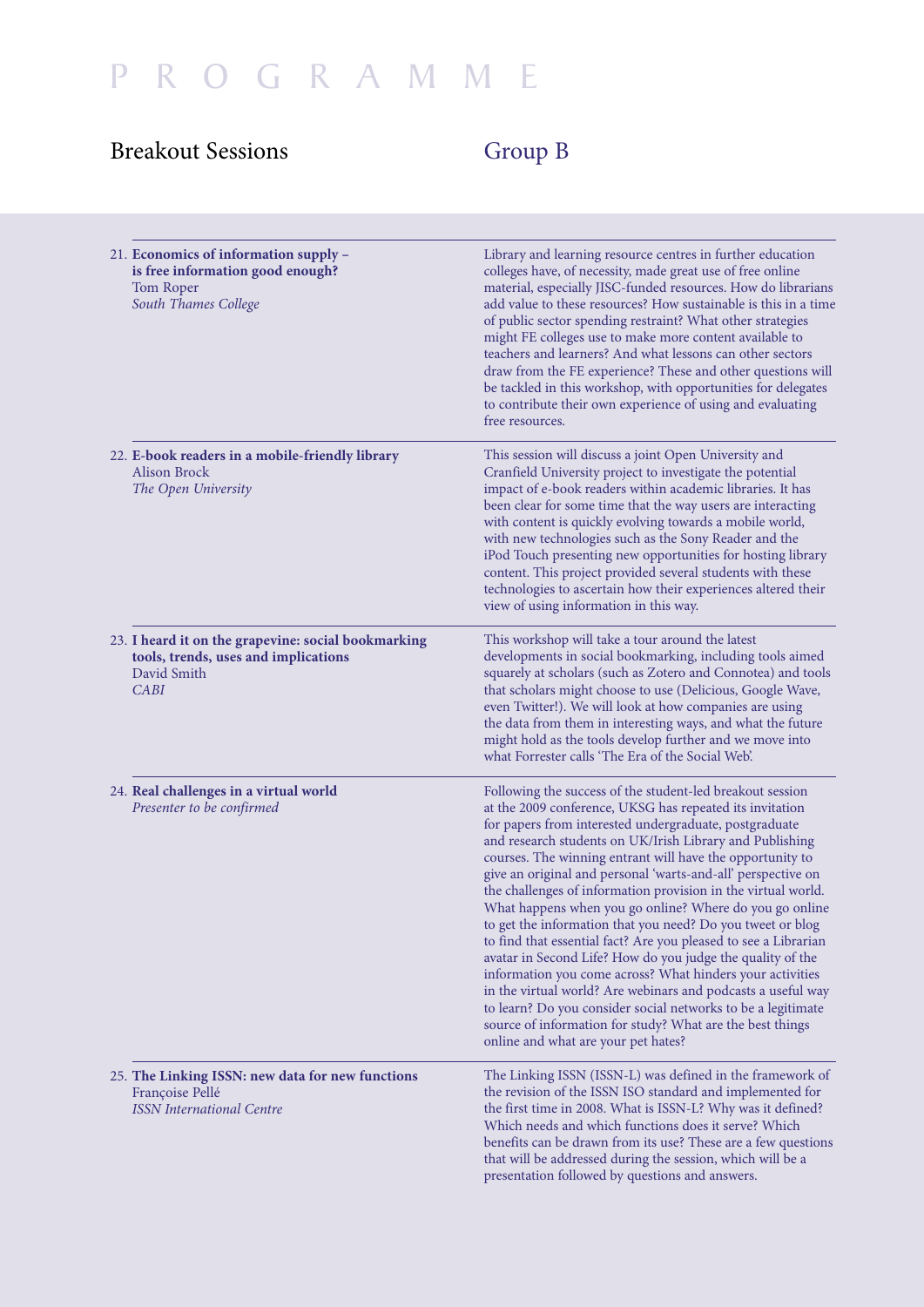# Breakout Sessions Group B

| 26. "A picture is worth a thousand words":<br>using visualisation techniques to get to grips<br>with your user data<br><b>James Culling</b><br>DataSalon Ltd | Thanks to the march of technology, publishers, librarians and<br>many intermediaries find themselves immersed in a sea of data<br>about user behaviour and activity, including but not limited to<br>web page logs, COUNTER usage reports, subscription records,<br>website registrations, pay-per-view purchases, alert sign-ups,<br>etc. Visualisation techniques can be a powerful aid to getting<br>to grips with all of this data, and to making the right decisions,<br>whatever your role in the serials supply chain. Drawing on real<br>world examples, this session, in the form of a presentation with<br>time for questions and discussion, will explore options and<br>ideas for seeing your user data in a new light.                                                                                                                                                                                            |
|--------------------------------------------------------------------------------------------------------------------------------------------------------------|--------------------------------------------------------------------------------------------------------------------------------------------------------------------------------------------------------------------------------------------------------------------------------------------------------------------------------------------------------------------------------------------------------------------------------------------------------------------------------------------------------------------------------------------------------------------------------------------------------------------------------------------------------------------------------------------------------------------------------------------------------------------------------------------------------------------------------------------------------------------------------------------------------------------------------|
| 27. Europeana: vision or madness?<br><b>Jill Cousins</b><br><b>EDL</b> Foundation                                                                            | Europeana.eu started as a European project in 2007, launched<br>a prototype in November 2008, crashed immediately under<br>huge visitor numbers and lives on to, hopefully, become a<br>sustainable, operational service in 2010. It gives access to<br>the digital objects of more than 1000 of Europe's cultural<br>institutions such as the Rijksmuseum, the British Library, the<br>Archivos Estatales and the Institut national de l'audiovisuel,<br>and aims to reach over 10 million items by mid 2010. A user<br>can trace the scores and music of Mozart, the paintings of his<br>family and letters to his father, or discover the links between<br>Descartes and Newton or view the rise and fall of the Berlin<br>Wall through its search and browse. It contains the authentic<br>and authorised versions of books, manuscripts, 3D objects,<br>film, video and audio, and allows access via the user's language. |
|                                                                                                                                                              | The story so far has been a huge exercise in collaboration,<br>co-ordination and creativity and the challenges of continued<br>user appeal, maintenance and financial sustainability are not<br>small. The session will give a short demonstration of the site, a<br>brief history, its current structure and plans for the future. The<br>Federation of European Publishers is part of the Europeana<br>governance structure so next steps for Europeana will include<br>access to publishers' books and journals. The fun and failures<br>will be openly discussed together with a view on its future<br>viability and its relevance to publishers.                                                                                                                                                                                                                                                                          |
| 28. The UKSG Usage Factor Project - a progress report<br><b>Richard Gedye</b><br><b>Oxford University Press</b>                                              | In Stage 1 of this project we established a mood of enthusiasm<br>in the market for the development of a standard usage-based<br>metric which could supplement the established citation-based<br>metrics as a measure of journal utility. We also identified<br>a number of key issues which would need to be addressed<br>before such a metric could command widespread respect<br>and confidence. This year we have been testing whether the<br>concept has the potential to develop sturdy legs by testing<br>out a number of potential metrics using real data from real<br>publishers. Do the results look promising? Come to this<br>session and hear what we have found so far in our data analysis<br>and modelling lab.                                                                                                                                                                                               |